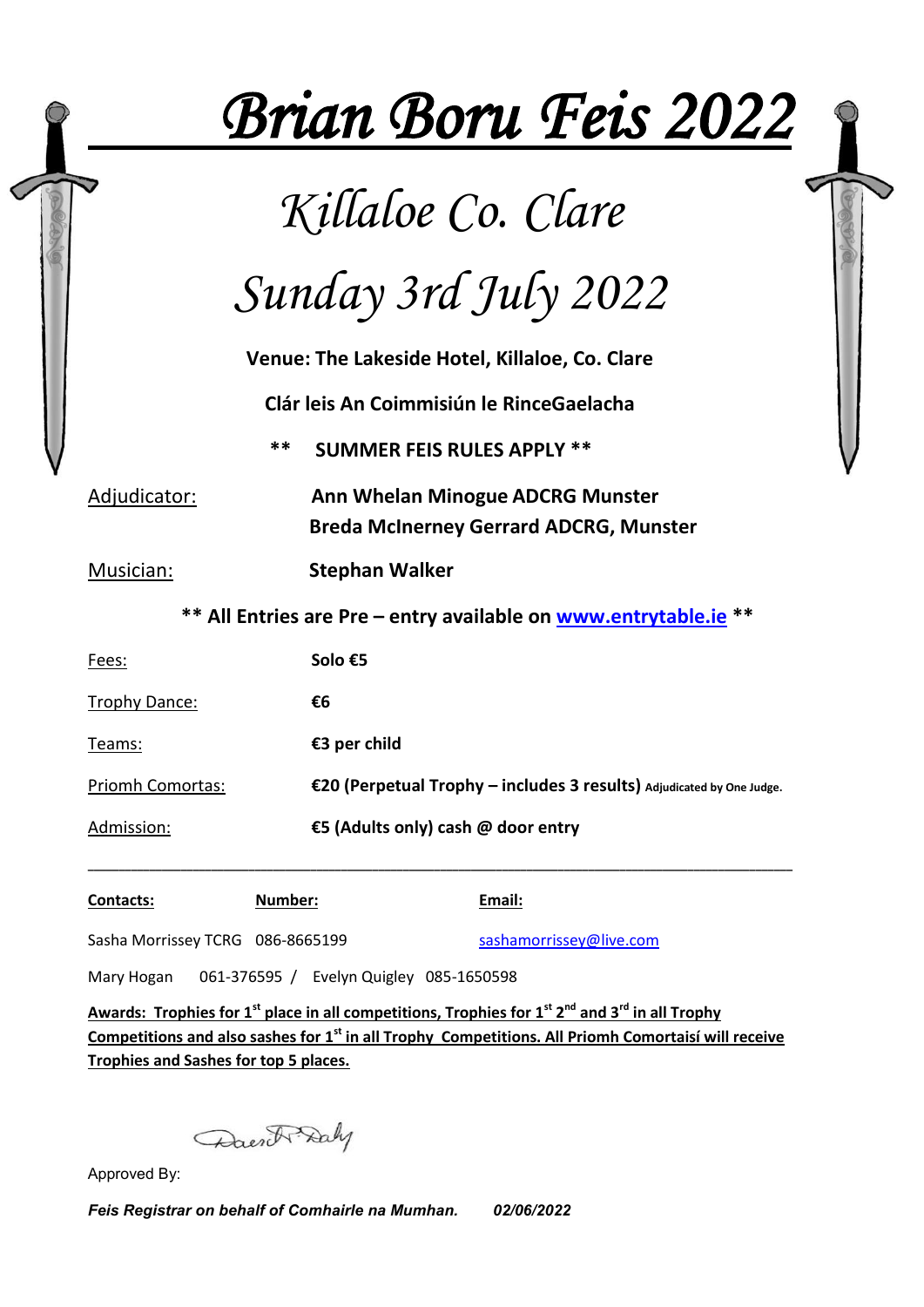# *Brian Boru Feis 2022*

|                                                       | <b>Dances</b>                                                                                            |                                   |                           | Stage 1                        | <b>Stage 2</b> |     |
|-------------------------------------------------------|----------------------------------------------------------------------------------------------------------|-----------------------------------|---------------------------|--------------------------------|----------------|-----|
| 9.30<br>am                                            | Cor Trophy, Port Éadrom                                                                                  | U5 ungraded<br><b>Results</b>     | U6 Bun<br><b>Results</b>  |                                |                |     |
|                                                       | Cor, Port Éadrom, Port Luascadh, Port Singil<br>trophy light dance                                       | U7                                | $7 - 8$                   | <b>Bun</b>                     |                |     |
|                                                       | Cor, Port Eadrom, Port Luscadh, port singil<br>Trophy light dance                                        |                                   | $8 - 9$<br><b>Results</b> | $9 - 10$<br><b>Results</b>     | <b>Bun</b>     |     |
| 11.00                                                 | Cor, Port Singil, port Luscadh, port eadrom or port<br>trom, trophy light dance                          |                                   |                           | U <sub>8</sub>                 | $8 - 10$       | Tus |
|                                                       | Cor, Port Singil, Port Éadrom Trophy light dance<br>Port trom                                            | U <sub>8</sub>                    | $8 - 10$                  | Primary                        |                |     |
|                                                       | Cor, port Singil, port luscadh, port Eadrom, trophy<br>light dance, Port Trom, Trad seit Cornphíopa Trad | U <sub>8</sub>                    | $8 - 10$                  | Mean                           |                |     |
|                                                       | 2 hands & 3 hands                                                                                        | U <sub>10</sub><br><b>Results</b> | <b>Results</b>            |                                |                |     |
| The below Priomh Comortas competitions will alternate |                                                                                                          |                                   |                           |                                |                |     |
| 1.30                                                  | <b>Priomh Comortas</b>                                                                                   | U7                                | Cor & Port Éadrom         |                                | Ard            |     |
|                                                       | <b>Priomh Comortas</b>                                                                                   | $7 - 8$                           |                           | Cor & Port Éadrom or port trom |                | Ard |
|                                                       | $8-9$<br>Cor & Port Trom<br><b>Priomh Comortas</b>                                                       |                                   |                           |                                |                | Ard |

| Priomh Comortas        | 8-9      | Cor & Port Trom                           | Ard |
|------------------------|----------|-------------------------------------------|-----|
| <b>Priomh Comortas</b> | $9 - 10$ | Cor/ Port Luscadh & Port Trom/ Cornphiopa | Ard |

# **Results of all the above Priomh Comórtás**

# **Lunch 2.30pm-3.00pm**

| 3.00                                                  | Cor, Port Eadrom, Port Luascadh, Port Singil       | $10 - 12$      | Over 12        | <b>Bun</b> |  |  |
|-------------------------------------------------------|----------------------------------------------------|----------------|----------------|------------|--|--|
|                                                       | trophy light dance                                 |                |                |            |  |  |
|                                                       |                                                    |                |                |            |  |  |
|                                                       | Cor, Port Luascadh, Port Singil, Port Eadrom,      | $10 - 12$      | Over 12        | Tus        |  |  |
|                                                       | Trophy light dance, trad seit, port trom.          |                |                |            |  |  |
|                                                       |                                                    | <b>Results</b> | <b>Results</b> |            |  |  |
| 4.30                                                  | Cor, Port Singil, Port Éadrom, trophy light dance, | $10 - 12$      | Over 12        | Primary    |  |  |
|                                                       | port trom                                          |                |                |            |  |  |
|                                                       | Cor, Port Luascadh, Port Singil, Port Eadrom,      | $10 - 12$      | Over 12        | Mean       |  |  |
|                                                       | Trophy light dance. Port Trom, Trad Seit           |                |                |            |  |  |
|                                                       | Cornphíopa Trad                                    |                |                |            |  |  |
|                                                       |                                                    | <b>Results</b> | <b>Results</b> |            |  |  |
|                                                       |                                                    |                |                |            |  |  |
| The below Priomh Comortas competitions will alternate |                                                    |                |                |            |  |  |

| 6.00                                            | <b>Priomh Comortas</b> | $10 - 12$ | Cor/ Port Luascadh & Port Trom/ Cornphiopa | Ard |
|-------------------------------------------------|------------------------|-----------|--------------------------------------------|-----|
|                                                 | <b>Priomh Comortas</b> | $12 - 14$ | Cor/ Port Luascadh & Port Trom/ Cornphiopa | Ard |
|                                                 | <b>Priomh Comortas</b> | Over 14   | Cor/ Port Luascadh & Port Trom/ Cornphiopa | Ard |
| <b>Results of all the above Priomh Comórtas</b> |                        |           |                                            |     |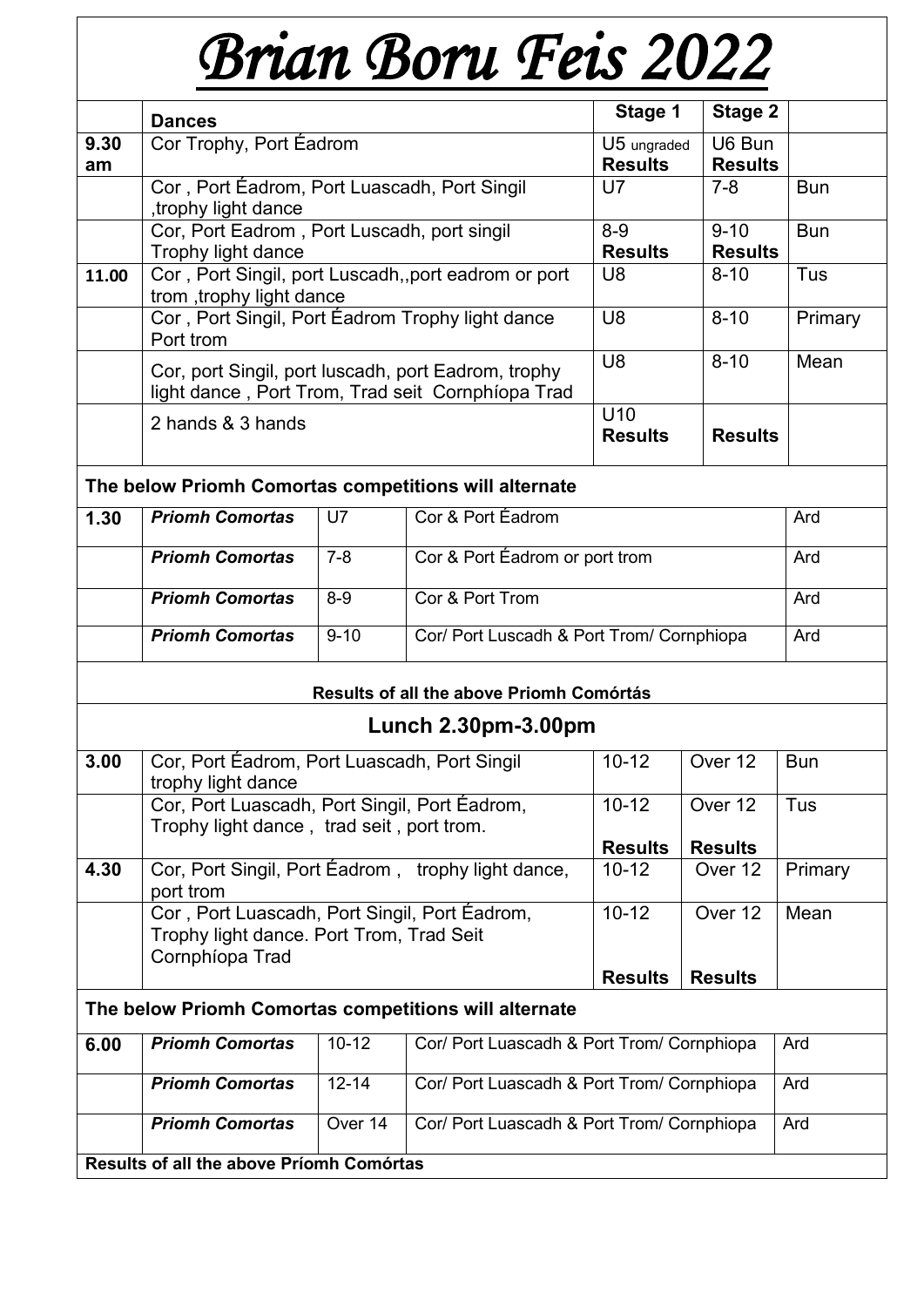

# **Feis Rules**

# **FEIS RULES AND CONDITIONS**

- In Bun and Tus grad competitions, dancers are permitted to wear either class costumes or day wear e.g. skirts and tops (Munster Specific rule)
- The use of artificial carriage aids is strictly forbidden except in cases of a medical condition where a doctor's certificate may be requested. Any competitor found to be using artificial carriage aids and subsequently refuses to remove same, will be subject to disqualification from that particular competition. Medically prescribed apparatus (proof of which may be required) will be exempt from this ruling.
- In order to comply with the health and safety measures, all dancers lining upside stage prior to any round of a competition will be required to perform the simple exercise of raising arms to shoulder level unhindered. If unable to do this due to the costume stitching or any arm attachments by the time of their rotation will not be permitted to perform.
- Make up / false eye lashes will not be permitted for dancers in either solo or team competitions, up to and including the Under 10 age group. Effective from 1<sup>st</sup> March 2014. (Please note that dancers in this age group who might be in a Ceili Team Under 11 will be permitted make up for team this age group competitions, i.e. Under 11 Ceili Championships.)
- Under no circumstances should dancers walk around any dancing venue in their underwear. Neither should dancers (regardless of age) change into or out of costume in the main dancing hall, if at all possible. At all times, dancers should be properly attired.
- In Reel competitions under 5 years, dancers must perform Easy Reel material only… (Munster specific rule).
- Should a dancer fall on stage, the adjudicator MUST ring the bell to stop the performance of the dancer(s). The dancer(s) so affected will be permitted to re-dance at the discretion of the adjudication panel, or by a majority of adjudicators, where there is a judging panel. Should, in the opinion of the stage steward, having obtained medical advice, if necessary, a dancer be unfit to re dance and if such dancer insists on his/her right to do so then the dancer concerned may be permitted to re-dance on completion of a declaration form exonerating the committee of liability for any consequences.
- Should a dancer lose a heel or a complete shoe he/she may stand back allowing the other dancer, where applicable, to continue dancing uninhibited. In such a case, the dancer concerned will be permitted to re-dance as soon as it is deemed practicable by the stage steward.
- No blocks en pointe, stationary or moving, is allowed for all ages up to and including under 12 age group, with exceptions of 11 to 12 age group who may perform who may perform this work as, and from,  $1<sup>st</sup>$  September.
- All Graded competitions are open to all regions
- Port competitions must have both a light and heavy result where both jig types have been performed.
- Grading up rule (Effective January 1st 2009) : For those competitions where grading up occurs : Less than or equal to 20 (1 dancer grades up); 21 – 39 inclusive (2 dancers grade up) ; Greater than or equal to 40 (3 dancers grade up)

#### **Bun Grad:**

- Confined to competitors who have never previously won first place for the dance specified for that competition in any other registered competition in any other grade or under any age limit
- Dancers must perform basic material only

# **Tus Grad:**

- Confined to competitors who have never previously won first place for the dance specified for that competition in any other registered competition in any other grade or under any age limit other than in Bun Grad
- Dancers must perform their first advanced material. This should exclude clicks, twists, swivels, cross keys, rocks etc.

# **Primary Grad (Munster specific criteria):**

- Confined to competitors who have never previously graded out of a competition for the dance specified for that competition in any other registered competition in any other grade or under any age limit other than Bun or Tus or Primary Grade.
- Dancers can perform the same level of material acceptable in Mean or Ard Grad competition.
- Solo costumes can be worn by dancers in this grade
- Once a dancer wins a dance in Primary grade, they are no longer eligible to enter that dance in that grade again

# **Mean Grad:**

- Confined to competitors who have never previously won first place under the upper age-limit specified for the competition (or under a higher age-limit) outside of Bun grad and Tus grad.
- A registered competition for the dance specified for the competition
- The same level of material can be performed for Mean grad as Ard Grad.
- A competition in which there are five competitors or less shall not count for grading purposes i.e. the winner of such a competition shall be entitled to dance again in a competition for the same dance in the same age group and grade. (1994).

# **Ard Grad:**

- Open to any dancer who:
	- o is a pupil of a registered teacher
	- o is qualified to compete as regards age and place of residence
	- o is not suspended from competitions under any rule or by a decision of An Coimisiún or a Regional Authority.
	- is entered with the permission of his teacher.
- A competition in which there are five competitors or less shall not count for grading purposes i.e. the winner of such a competition shall be entitled to dance again in a competition for the same dance in the same age group at mean grad. (2007)